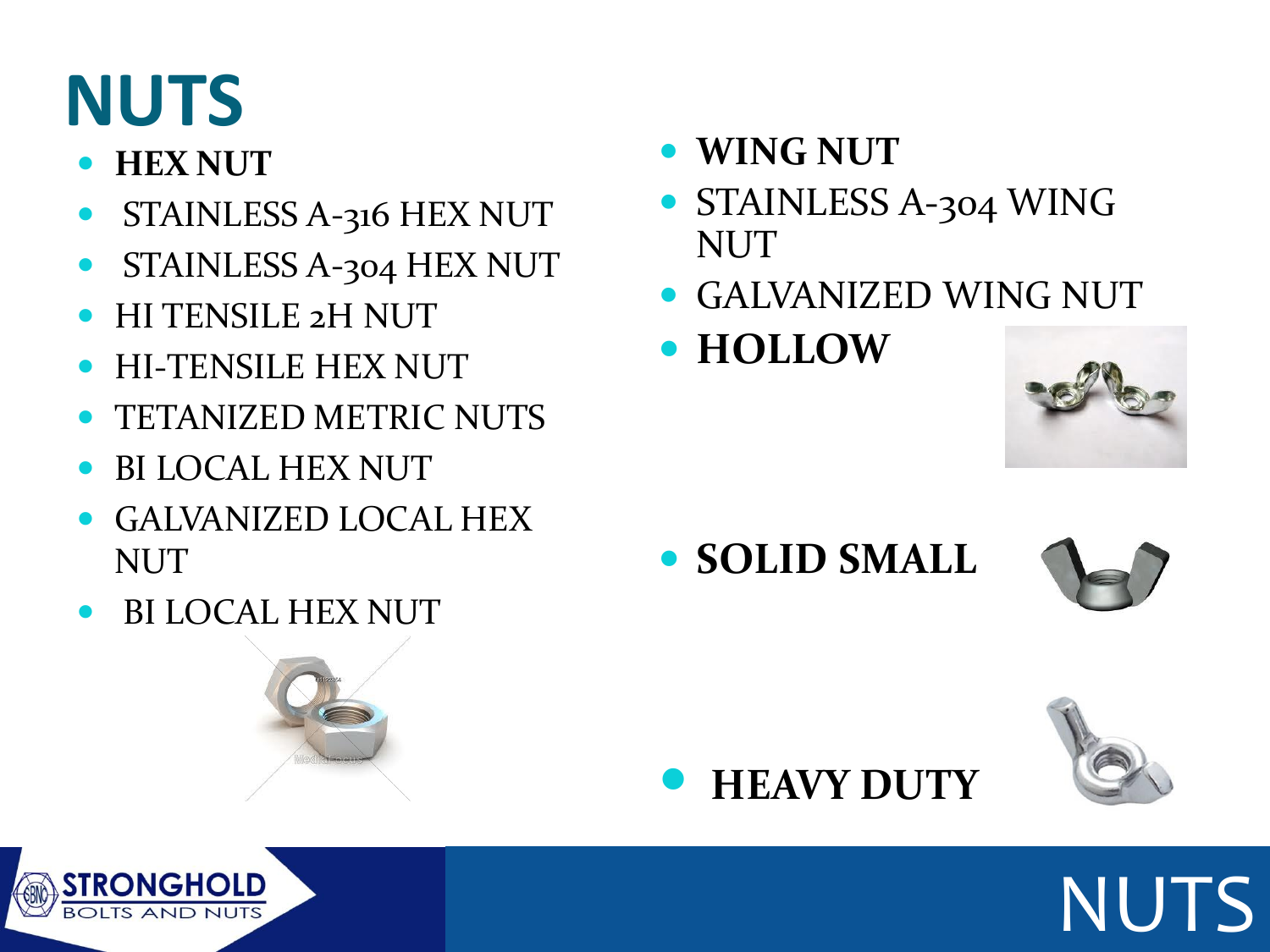## **FLANGE NUT**

- STAINLESS A-304 FLANGE NUT
- PLATED FLANGE NUT



**SQUARE NUT**



**EYE NUT**



**WELDED NUT**



- **SELF-LOCKING NYLON LOCK NUT**
- STAINLESS A-304 LOCK NUT
- PLATED LOCK NUT



- **CAP NUT**
- STAINLESS A-304 CAP NUT
- NICKLE CAP NUT



NUTS

**TOGGLE NUT**

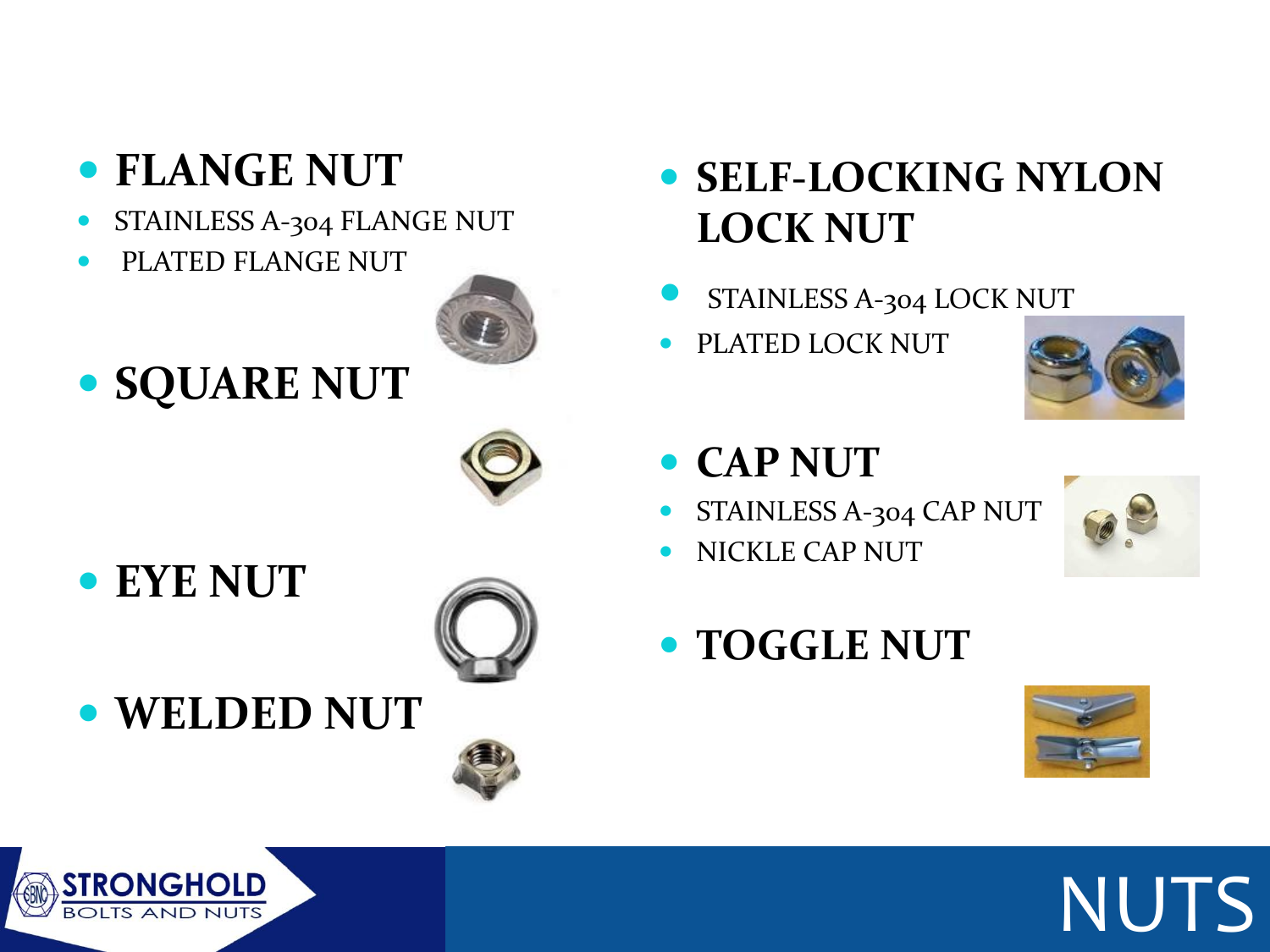#### **TEE NUT**

PLATED TEE NUT



**BARRIEL NUT**



**INSERT NUT**



**SPRING LOCK WASHER**

STAINLESS A-316 LOCK WASHER STAINLESS A-304 LOCK WASHER TETANIZED METRIC LOCK WASHER GALVANIZED LOCK WASHER

BI LOCK WASHER



- **PLAIN FLAT WASHER**
- STAINLESS A-316 FLAT WASHER STAINLESS A-304 FLAT WASHER BLACK A325 FLAT WASHER GALVANIZED FLAT WASHER BI FLAT WASHER





**STAR WASHER**